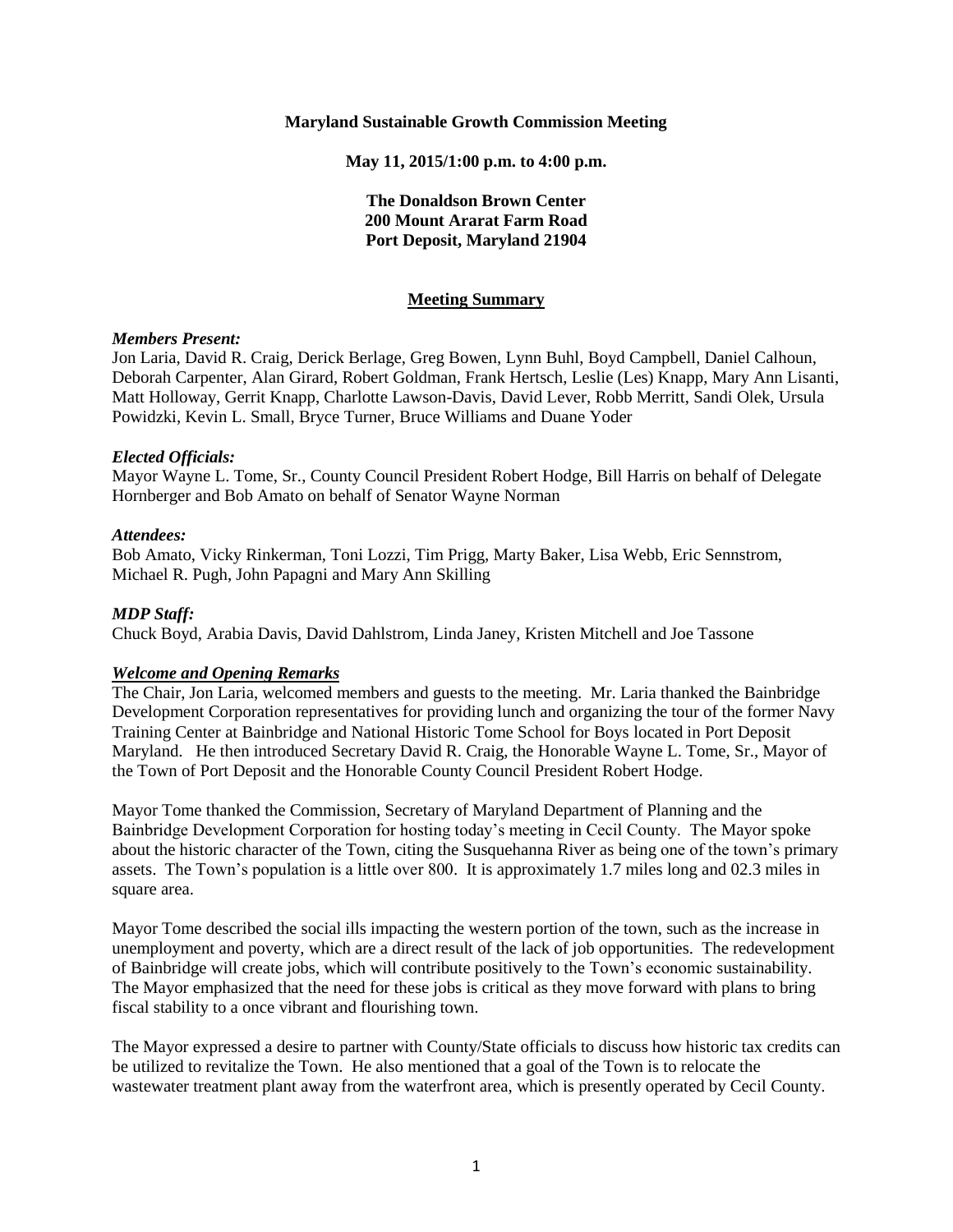In collaboration with the State Highway Administration, the Town is working on a drainage project for Route 222 that is intended to address the decade long stormwater drainage and flooding issues that have plagued the Town. He mentioned that there are a number of development opportunities on Main Street. He asked the Commissioners to refer all prospective land developers to his attention.

On behalf of County Executive Tara Moore, Council President Hodge welcomed the Commission back to Cecil County. He thanked the Governor for implementing the toll reduction, which will provide a financial relief to the residents in Cecil and Harford Counties. The County President concurred with the Mayor's position that the redevelopment of Bainbridge will assist with the stabilization of the town's fiscal situation.

He spoke to the county's efforts to establish a transportation plan for the Route 40 Corridor. The plan is intended to address various transportation challenges such as a surge in population in that part of the county and the ever changing traffic patterns.

County Council President Hodge then touched on the Maryland Department of the Environment's mandate to improve the water quality of the Northeast River Advanced Wastewater Treatment Plant at Seneca Point by the means of enhanced nutrient removal. The deadline for project completion is December 31, 2016. A ribbon cutting is planned when the project is completed.

Secretary Craig greeted the Commissioners and interested participants. He thanked the dignitaries and Cecil County representatives for agreeing to host this meeting. Secretary Craig provided context on the construction and academic nature of the National Historic Tome School for Boys and the positive impact the school has had on past/present generations. The State looks forward with working with the County and municipality to bring the redevelopment of the Bainbridge Naval Center to fruition.

## *Administrative Matters and Updates*

Mr. Laria welcomed Mary Ann Lisanti on her recent re-appointment to the Commission by Governor Larry Hogan and introduced all the new members:

**Mary Ann Lisanti** is a member of the Maryland House of Delegates for District 34A (Harford County). Mary Ann is designated Vice-Chair. She previously served as the representative from the Maryland Association of Counties. She holds a M.S. Degree from Central Michigan University in Public Administration.

**Ms. Lynn Buhl** is the Senior Policy Advisor at the Maryland Department of the Environment (MDE). She sits on the commission as MDE Secretary Ben Grumble's designee. She serves in the role of an exofficio member. Ms. Buhl spoke briefly about having had an opportunity 10 years ago to tour the Bainbridge property and participate in the discussions concerning the redevelopment of the site. Ms. Buhl looks forward to working with the Commission to advance its charge.

**Kevin L. Small** is appointed as a representative of the Maryland Municipal League. Mr. Small is the Director of Planning for the Town of Bel Air; he graduated with a Bachelor's degree in Landscape Architecture from Kansas State University. He previously worked in the private sector at Frederick Ward Associates, Incorporated in Bel Air and LDR International in Columbia, Maryland. Mr. Small thanked the Chair for the introduction and looks forward to participating on the Commission.

**James Kruger** was appointed by Governor Larry Hogan on May 4<sup>th</sup>, 2015. He holds a Bachelor of Arts Degree in Political Science and also has a Master of Public Policy Degree with a concentration in Urban Policy. While Mr. Kruger was unable to attend today's meeting due to health reason, he has expressed an interest in participating in future meetings.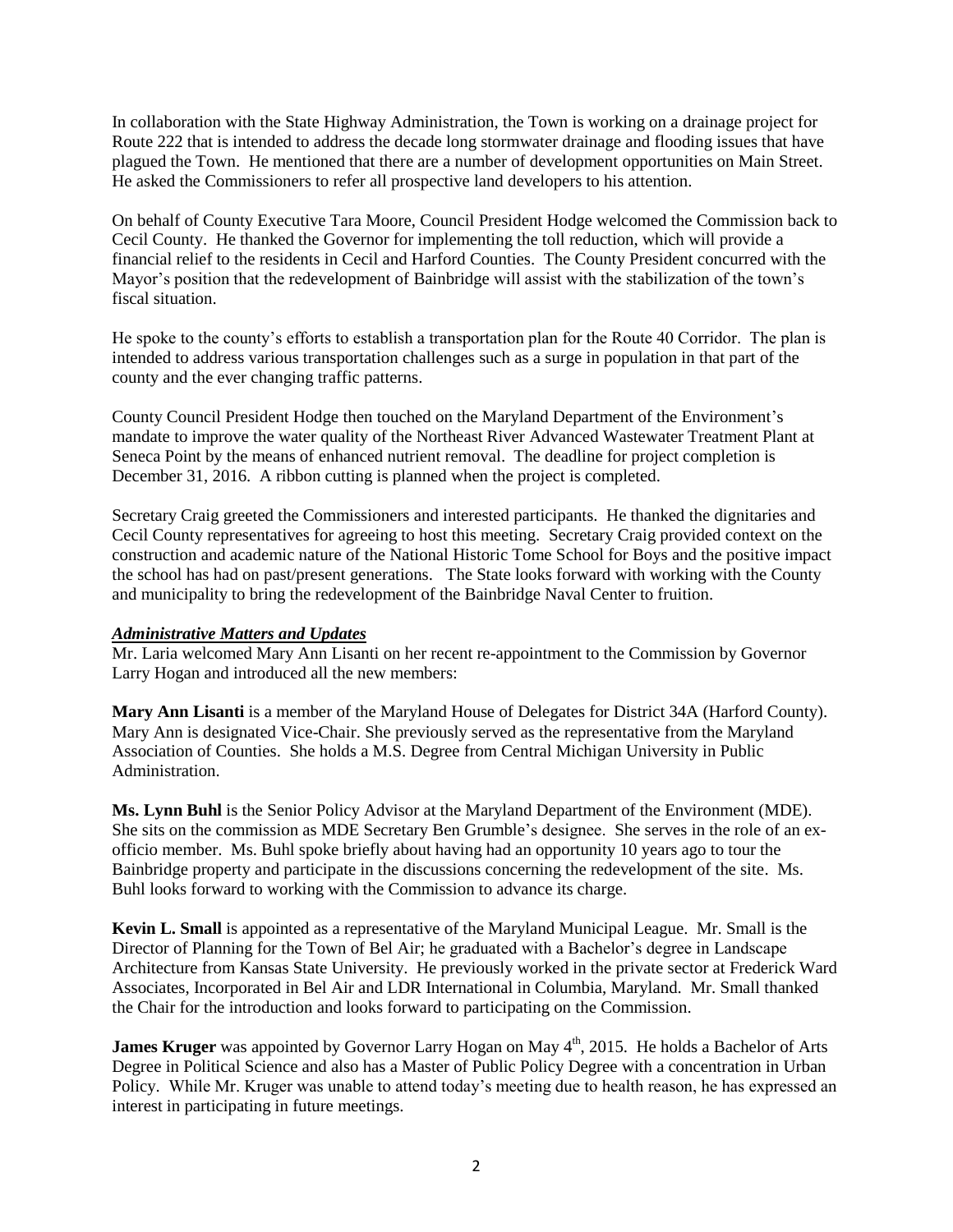# **APA's 2015 National Planning Excellence Award**

Mr. Laria congratulated the Maryland Department of Planning (MDP) on receiving APA's 2015 National Planning Excellence Award for a planning agency. Chuck Boyd, Deputy Director, MDP and principal staff to the Commission mentioned that MDP was honored at the 2015 National Planning Awards luncheon on April 20, 2015 at the Washington State Convention Center in Seattle, Washington. This highly recognized achievement was included in APA's April 2015 magazine.

## *Overview of the Town of Port Deposit*

Ms. Vicky Rinkerman, Town Administrator from the Town of Port Deposit, briefed the Commission on the Town's plans to update its comprehensive and revitalization plan, zoning codes and other ordinances to ensure that they align with the State's goals and objectives. Ms. Rinkerman also discussed the Bainbridge property located in Port Deposit as being one (1) of nine (9) areas designated as an Enterprise Zone in Cecil County and the recent re-designation of the property. The designation is important to the Town because it provides the land owner with the ability to apply for tax credit incentives. The Town also qualified for and received the designation as a Maryland State Sustainable Community, which makes them eligible to apply for resources through the Maryland Department of Housing & Community Development. A primary goal of officials is to maintain the historic character of the Town. The Town has plans to submit an application in the early fall to the Maryland Historical Trust for a small commercial tax credit.

## *Overview of Cecil County*

Mr. Eric S. Sennstrom, Director of Cecil County's Department of Planning and Zoning spoke to the State's efforts to address the county's future development and infrastructure needs and their situation with the high cost of tolls. A recent study performed by Cecil County has identified the Town of Port Deposit as economically depressed. County officials recognize that future plans to address Route 40 and Route 222 are important first steps to ensure that the overall long term economic development goals for the region are met.

Mr. Sennstrom discussed a recent meeting with Secretary David R. Craig and MDP staff to discuss the county's December 2014 Tier Map. Per this discussion, county officials are in the process of developing and presenting a modified map that will incorporate the state/county understanding of the appropriate tier designations for the county. In terms of migration, it was noted that the county is seeing a spike in relocation of Amish farmers from Lancaster Pennsylvania to Cecil County.

In closing, the county supports the Bainbridge project and will continue to work with the Town to ensure this project moves forward.

## *Question: What is the impact of the Perryville MARC station?*

Answer: A vast majority of commuters from New Jersey and Maryland utilize the park/ride at this facility. To address the greater demand for public transportation, discussions are currently underway to possibly develop a plan that would allow for MARC service to be extended to the Elkton, Delaware, Newark and Pennsylvania areas.

## *Question: Has there been any discussion concerning the extension of MARC to include weekend service?*

Answer: The MARC Train does not offer weekend service north of Martin Airport; however, the county would like to explore the possibility of an extension of service to include limited weekends. \*\*Comment: It is rather important to point out that a significant transportation challenge faced by this region is that Cecil/Harford Counties are not represented on the Baltimore Metropolitan Council.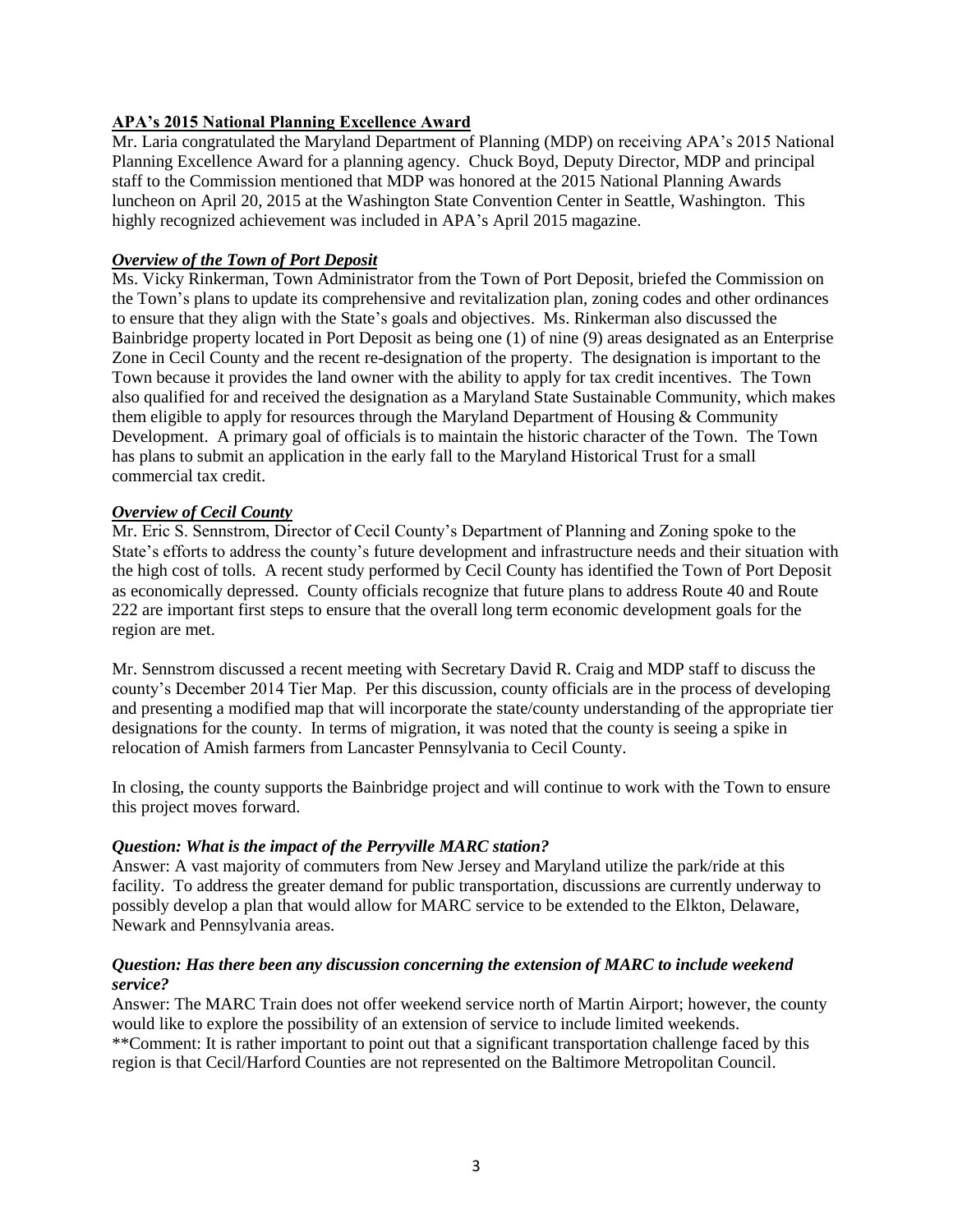## *Question: What State policy changes would help the county?*

Answer: The repeal of SB 236 "Sustainable Growth & Agricultural Preservation Act of 2012."

### *Question: What is prompting the Amish farmers to move from Lancaster to Cecil County?*

Answer: It has been noted over the years that Amish farmers have moved their communities to Cecil County because the cost of land in Lancaster County, PA is becoming increasingly expensive to purchase. Their move has stabilized the agricultural sector.

## *Question: Have the revenues from the Hollywood Perryville Casino helped the economy of the county?* Answer: The revenues from the casino have been helpful.

### **Overview on the Redevelopment of the Former Bainbridge Naval Training Center**

Donna Tapley, Executive Director of the Bainbridge Development Corporation provided a presentation on the former U.S. Navy Training Center at Bainbridge (NTCB). Ms. Tapley noted that the center is located on 1,200 acres. As background information, Ms. Tapley noted that the site was transferred from the United States Navy to BDC in 2000. The timeline for BDCs mixed-used development plan was hampered when it was discovered that the former navy site was contaminated. Since learning of the contamination issues, BDC has been involved in ongoing discussions with representatives from the Environmental Protection Agency and the Navy to develop a viable solution that is acceptable to all parties involved. At present, the Navy has offered BDC \$350 million to address their redevelopment efforts. BDC and Navy are still in negotiations on the cost to rehabilitate the site. BDC is also responsible for the maintenance and revitalization of the 1901 Tome School. This 50 acre parcel has a historical preservation easement that will factor into the redevelopment of the property.

While it was noted that Cecil County is not currently listed as a "One Maryland Jurisdiction: qualified distressed county." Ms. Tapley spoke about the possibility of working with the State to tap into One Maryland resources for the Bainbridge property given that it is located in a distressed community, which would allow economic development projects to qualify for State income tax credits. In addition, the eligible projects need to provide 25 news jobs.

## *Question: Would the Town of Port Deposit qualify under the criteria established for a qualified distressed county?*

The Town could meet the poverty level; however, Cecil County currently does not meet the established poverty level for a "distressed county."

\*\*Comment: HB 820: One Maryland Economic Development Tax Credit – Distressed Municipal Corporations, sponsored by Delegate Stephen Lafftery. This bill proposed to expand the tax credit to qualified businesses, if they are located in a stressed municipality.

Mr. Michael R. Pugh, Chairman of the Baltimore Development Corporation interjected that after hearing the Navy's initial offer for the Bainbridge redevelopment plan, the corporation modified its vision for the Bainbridge Center to have a greater emphasis on industrial and commercial usage; the proposal for the Tome School is for this parcel to contain office, retail and residential spaces. Mr. Pugh stated that the new vision for the center is less costly and reiterated the Mayor and the County President's position that the redevelopment of the center will help create jobs and contribute to economic viability of the Town. The implementation of the plan will require collaboration at the local, state and federal level to address the water and other infrastructure needs.

BDC would like to work with the Department of Business and Economic Development to improve the Enterprise Zone designation. It is BDC's hope that the Commission could serve as an ombudsman and advocate for the redevelopment of the Bainbridge Center and Tome School.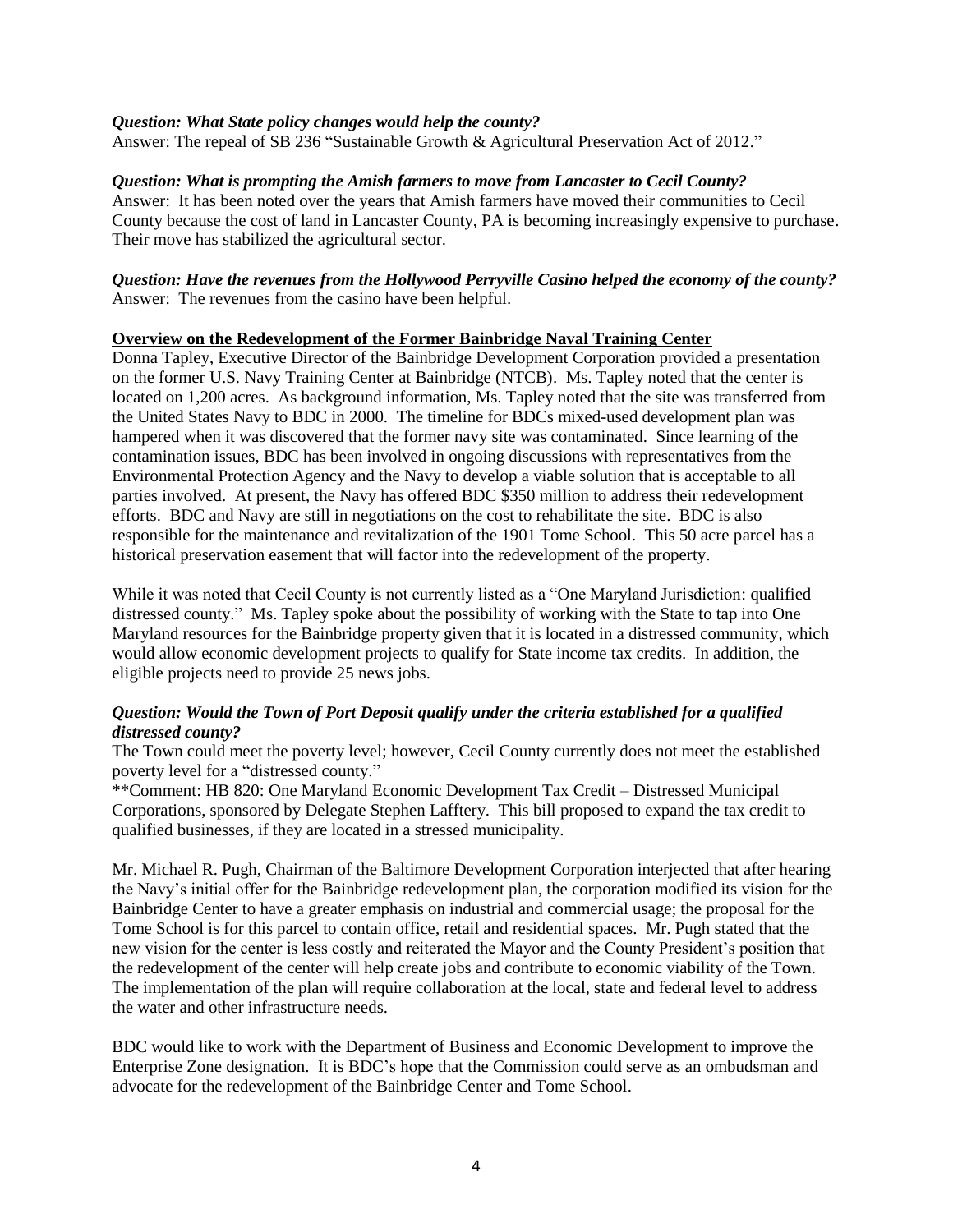# *Question: Will broadband/WIFI access be available?*

Answer: Yes, broadband and WIFI access will be available.

# *Question: Please describe the development partner. What other assistance is needed?*

The property was transferred from the United Stated Navy to BDC. MTPM LLC is the development team chosen to carry out the Project. MTPM has development rights on all but 150 acres of the site. Tome School Campus (50 acres) and additional 100 acres are under the control and responsibility of the BDC for redevelopment. Assistance will be needed to redevelop the Tome School property. Ideally, officials would like to re-zone the Tome school property and the extra 100 additional acres for a mixed-us development, to ensure that an investor would be able to capitalize on their investment.

A copy of the Bainbridge Naval Center briefing document and PowerPoint presentation are included in the today's meeting packet.

## *Briefing on the Sustainable Growth and Conservation Indicators for use in the statewide Smart Growth Status Check*

Mr. Derick Berlage, Chair, Concentrating Growth Workgroup noted that the Smart Growth Status Check effort has been under discussion for more than two (2) years. He commended Joe Tassone for his hard work and dedication on the creation of a comprehensive web-based tool.

Mr. Tassone provided an overview of the online Indicators/Status Check Summary/Report.

Specific comments concerning the Executive Summary/Report:

- It was pointed out that Maryland is obligated to address water quality is some fashion and that it is noticeably missing from the Sustainable Status Check effort.
- Additional editorial changes are needed to address concerns raised by the Maryland Association of Counties (specifically, pertaining to the septic Growth Tiers, formatting of the report, etc.)
- There was a concern raised that the report could be interpreted that 97% of Garrett County is resource area, which raised a question on whether the report is saying that 97% of Garrett County should not be developed? Some sort of an acknowledgement is needed to clear up this possible misconception.
- Explanation of the causes (in this case, why developed residential acres outside of PFAs grew by 77% while 71% of all single family residential parcels were developed in PFAs). Without some explanation of the drivers of suburban development, the average reader might find these statements puzzling or even contradictory. It was suggested that specific examples be provided. People always need to relate information back to their own experience. In this example, an image of a small inner-city parcel vs. a large suburban estate parcel might carry the message.
- Clarify the trends: is this process accelerating, stabilizing, or decreasing? The timeframe offered (1999 to 2012) doesn't provide this information.
- A very general statement such as "Considerably more of future growth must occur in PFAs" isn't helpful unless (1) there is an explanation of why it's important to address this situation (impact on transportation, air and water quality, public finances, community, etc.) and (2) something should be offered as a solution. Without the second of these, the lay reader might leave the document thinking, "Well, there's nothing we can do about the problem."

Mr. Laria explained the intent of this tool is not to serve as a policy analysis rather the intent is for it to serve as data communication tool. If there were agreement across the board, then this tool would not be articulating much. A credible message is needed for this application.

After much discussion, the Chair suggested that the Commission members: